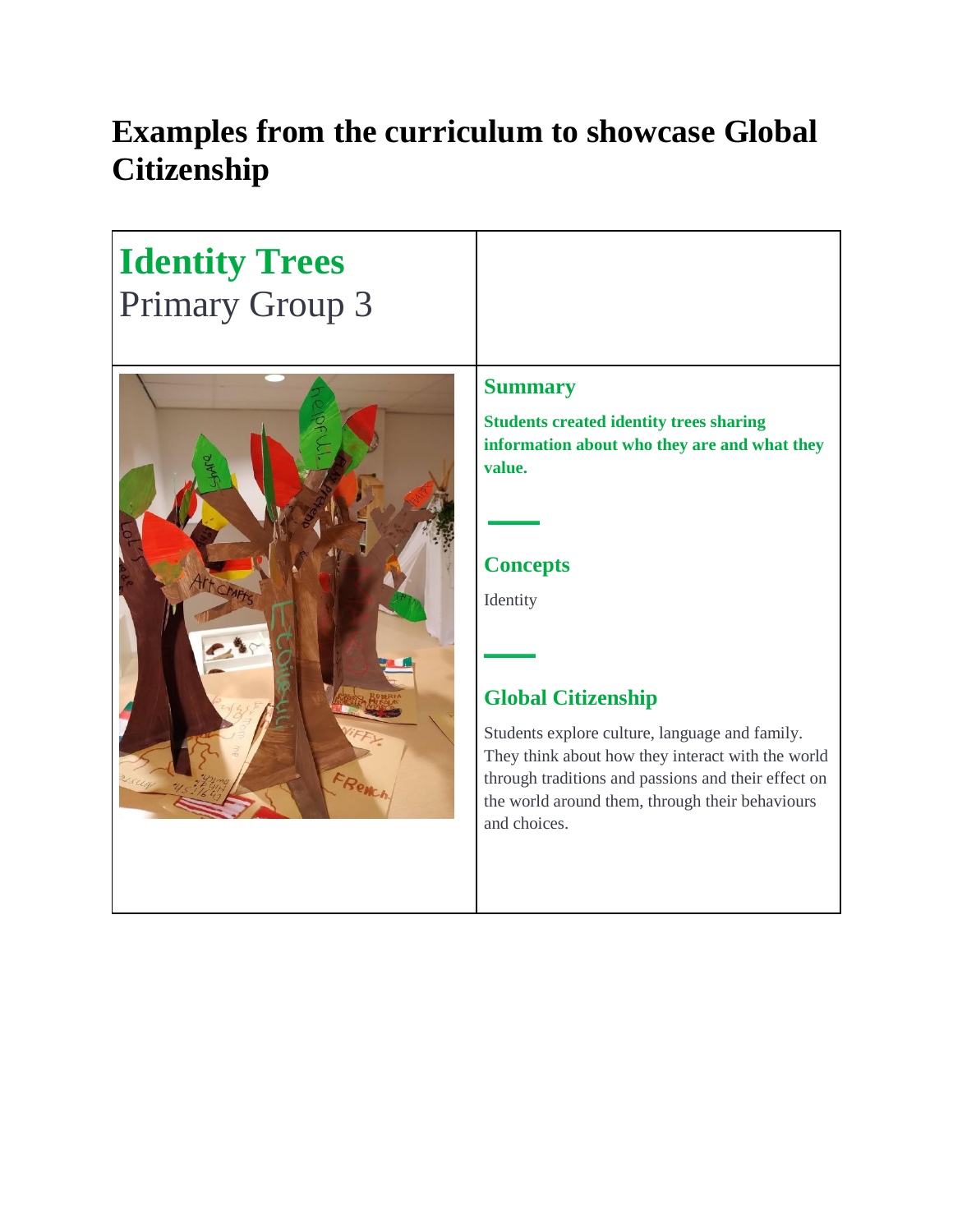# **Saving Our Environment** Spanish - MYP4



#### **Summary**

**Empathy towards the environment affects the natural resources and the appreciation of the messages about globalization and sustainability.**

## **Related Concepts**

Empathy

## **Global Citizenship**

Students develop their understanding of conservation, scarcity, natural resources and the differing opinions on these matters.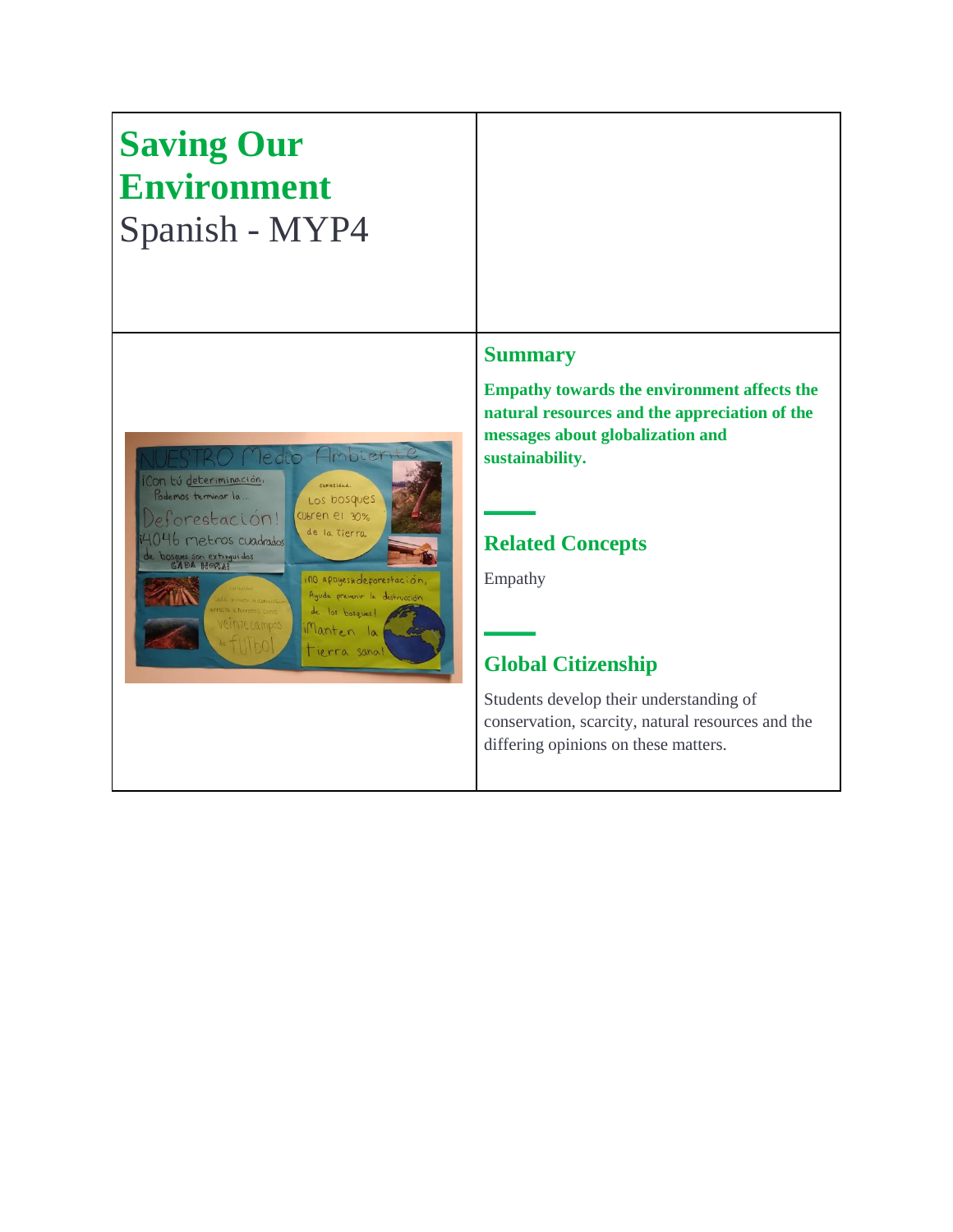## **International Language Day** Whole School



## **Summary**

**A day originally initiated by students in order to celebrate our diversity and multilingualism**

## **Concepts**

Identity

## **Global Citizenship**

During this day students talked about and discovered their own language(s) as well as that of others. They shared and took pride in aspects of their culture and explored their language identities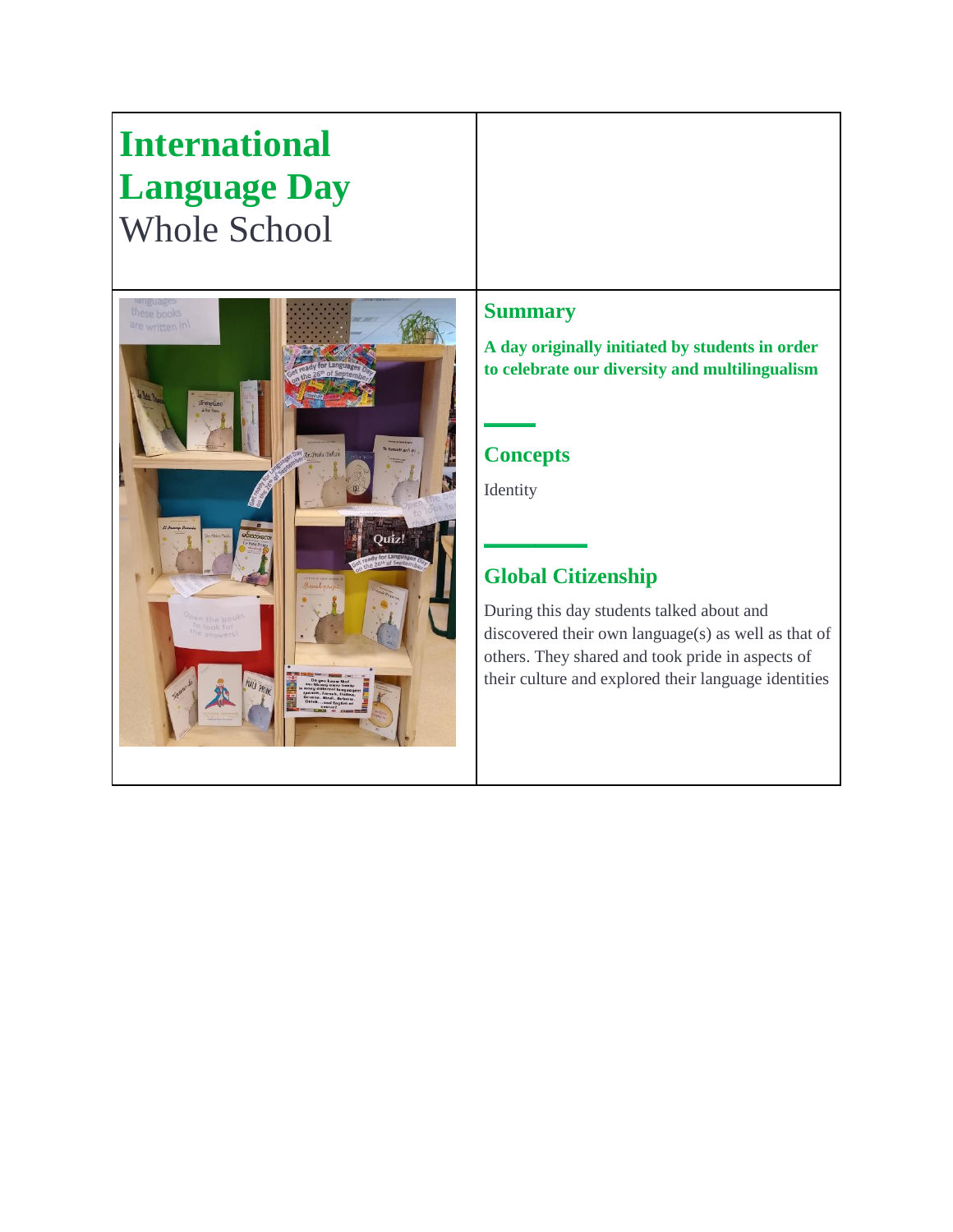## **CAS/SERVICE** Whole School



#### **Summary**

**A student-led activity week to celebrate Diversity**

## **Concepts**

Community Identity **Diversity** 

## **Global Citizenship**

During this week students engage in a variety of activities including exhibitions, workshops, discussions to explore diverse topics such as gender and mental health to develop empathy and understanding.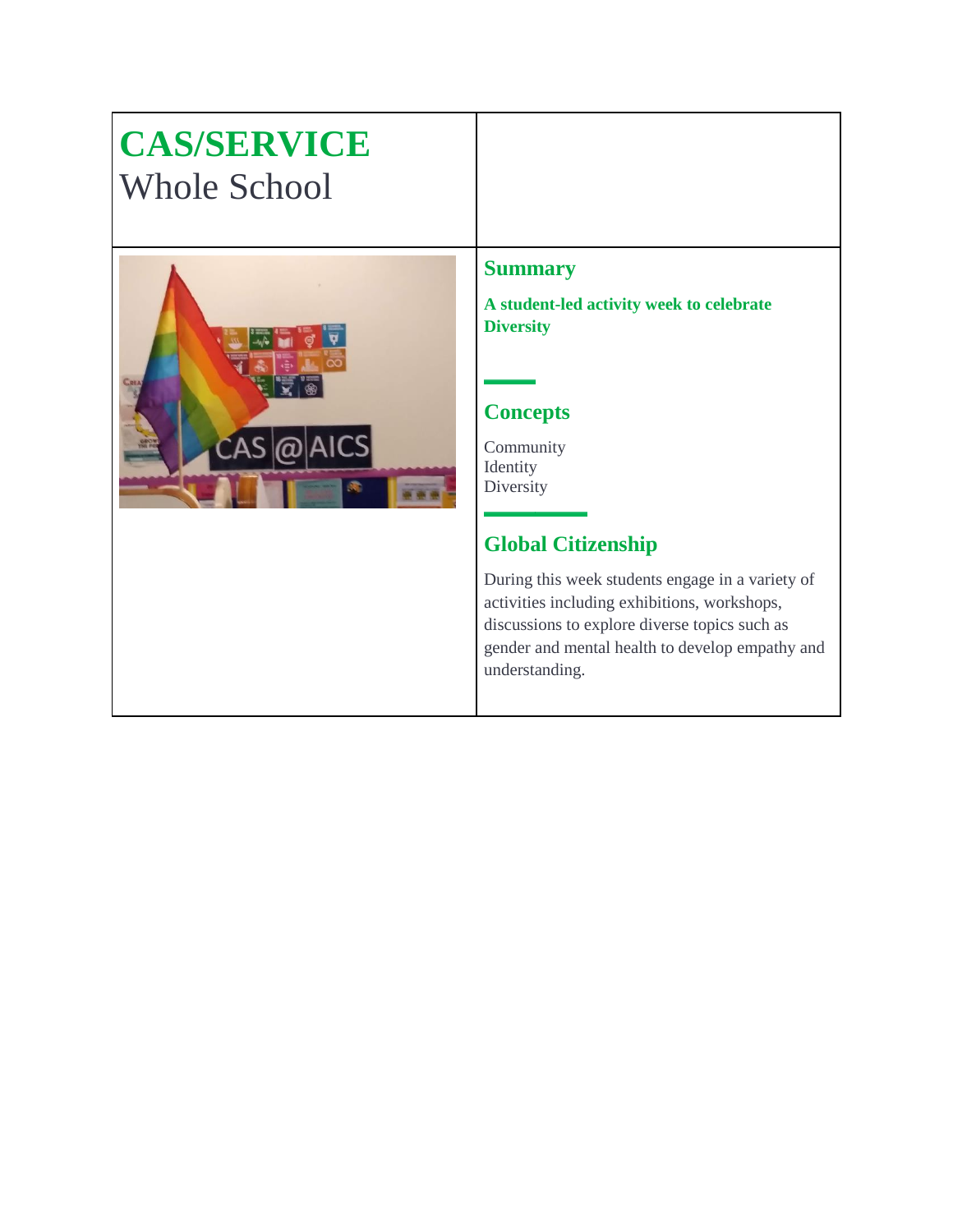# **TEDxYouth@AICS** Extra Curricular (DP1)



#### **Summary**

**A student-led activity week to raise awareness of current themes and developments**

## **Concepts**

Community Innovation

## **Global Citizenship**

Students organise and participate in a TEDx event. This allows for engagement with the wider community on a variety of innovative topics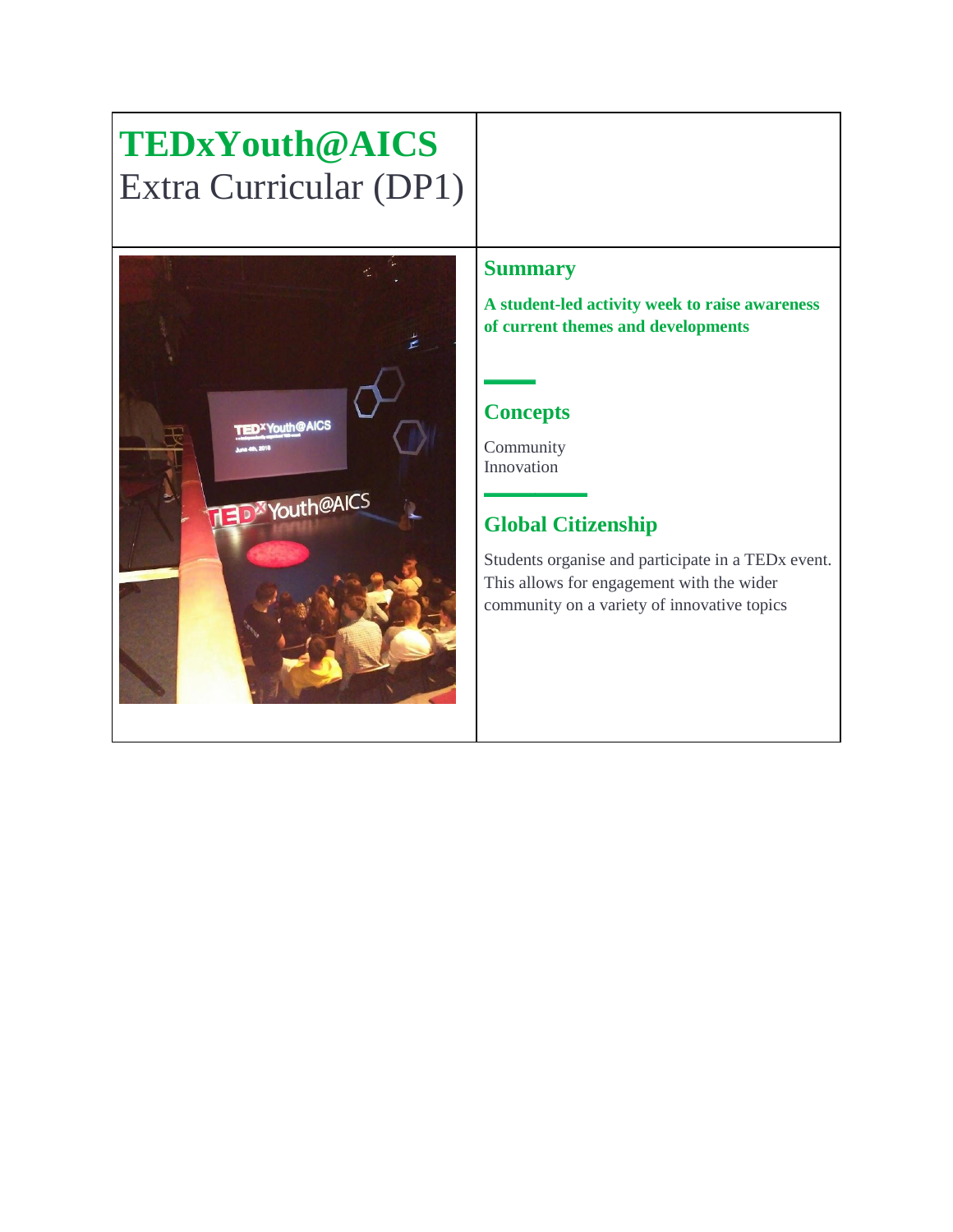| <b>Visual Art</b><br>MYP2   |                                                                                                                                                                                                                                                         |
|-----------------------------|---------------------------------------------------------------------------------------------------------------------------------------------------------------------------------------------------------------------------------------------------------|
|                             | <b>Summary</b><br>An opportunity for students to think about<br>themselves from a different perspective.<br><b>Concepts</b><br>Identity<br>Nature<br><b>Global Citizenship</b><br>Students develop an understanding of their<br>relationship to nature. |
| <b>Peace Day</b><br>Primary |                                                                                                                                                                                                                                                         |
|                             | <b>Summary</b><br>Participation in a global initiative from the<br>United Nations to reflect on the ideals of peace<br><b>Concepts</b><br>Community<br>Empathy<br><b>Global Citizenship</b><br>Students prepare for the event by learning about         |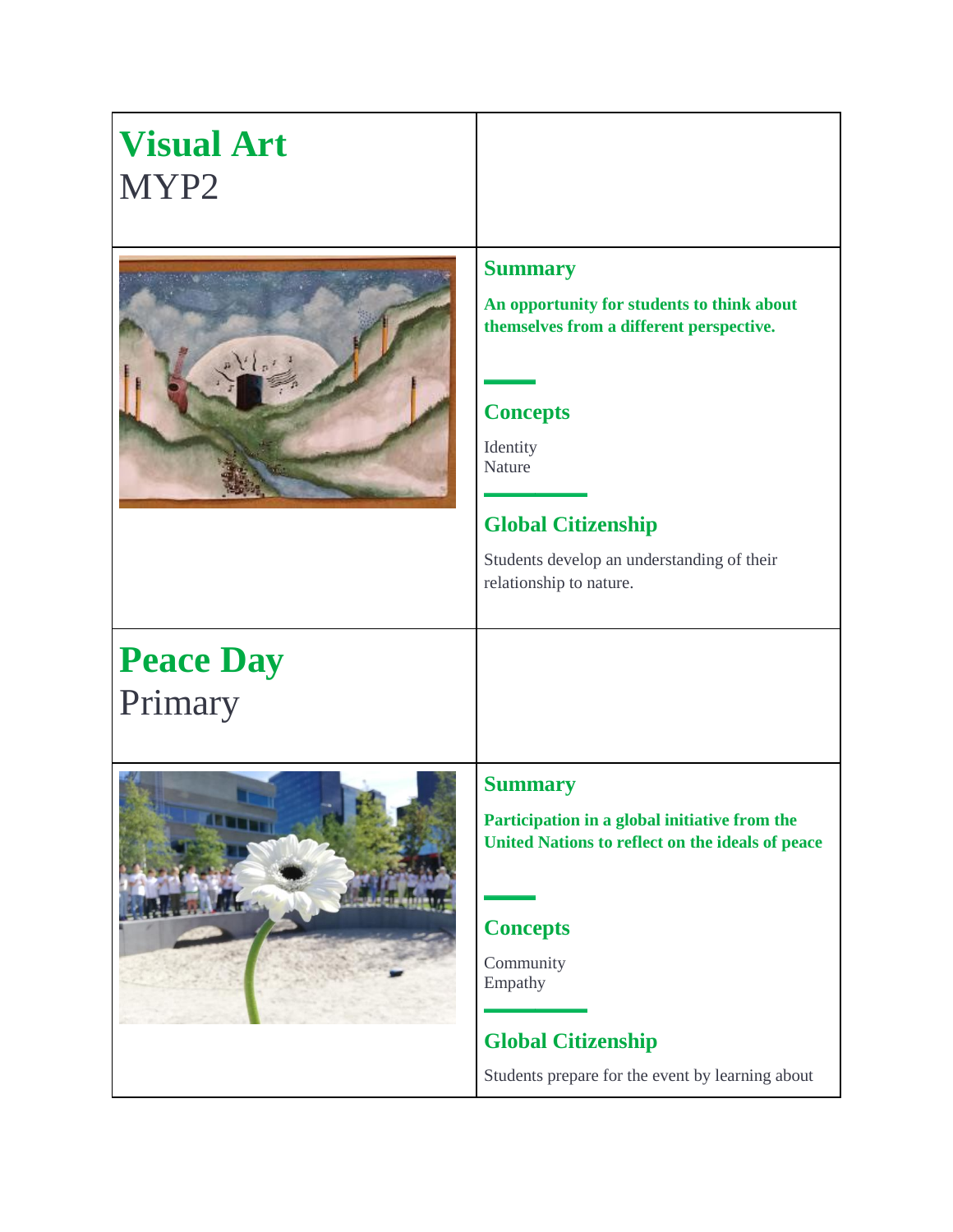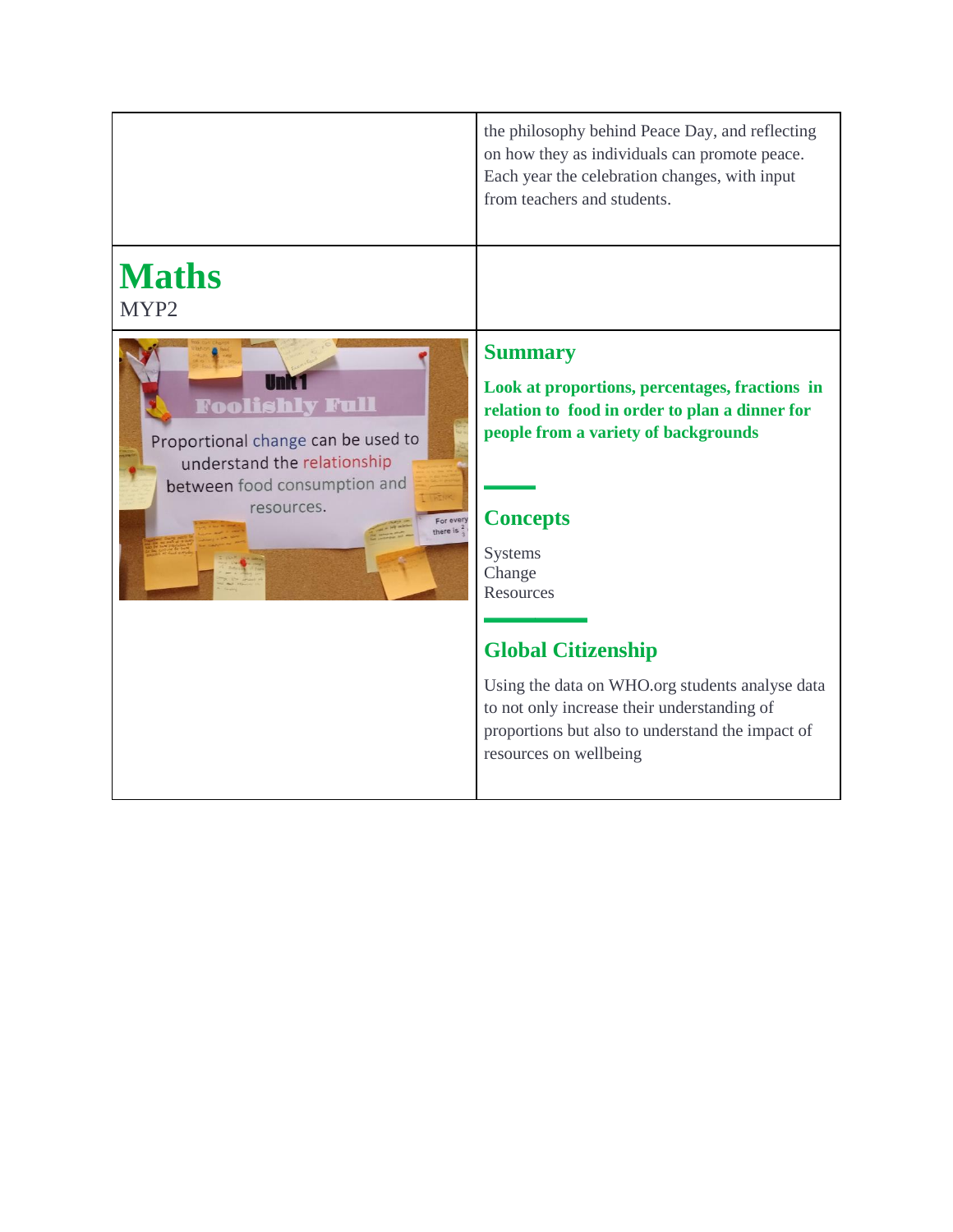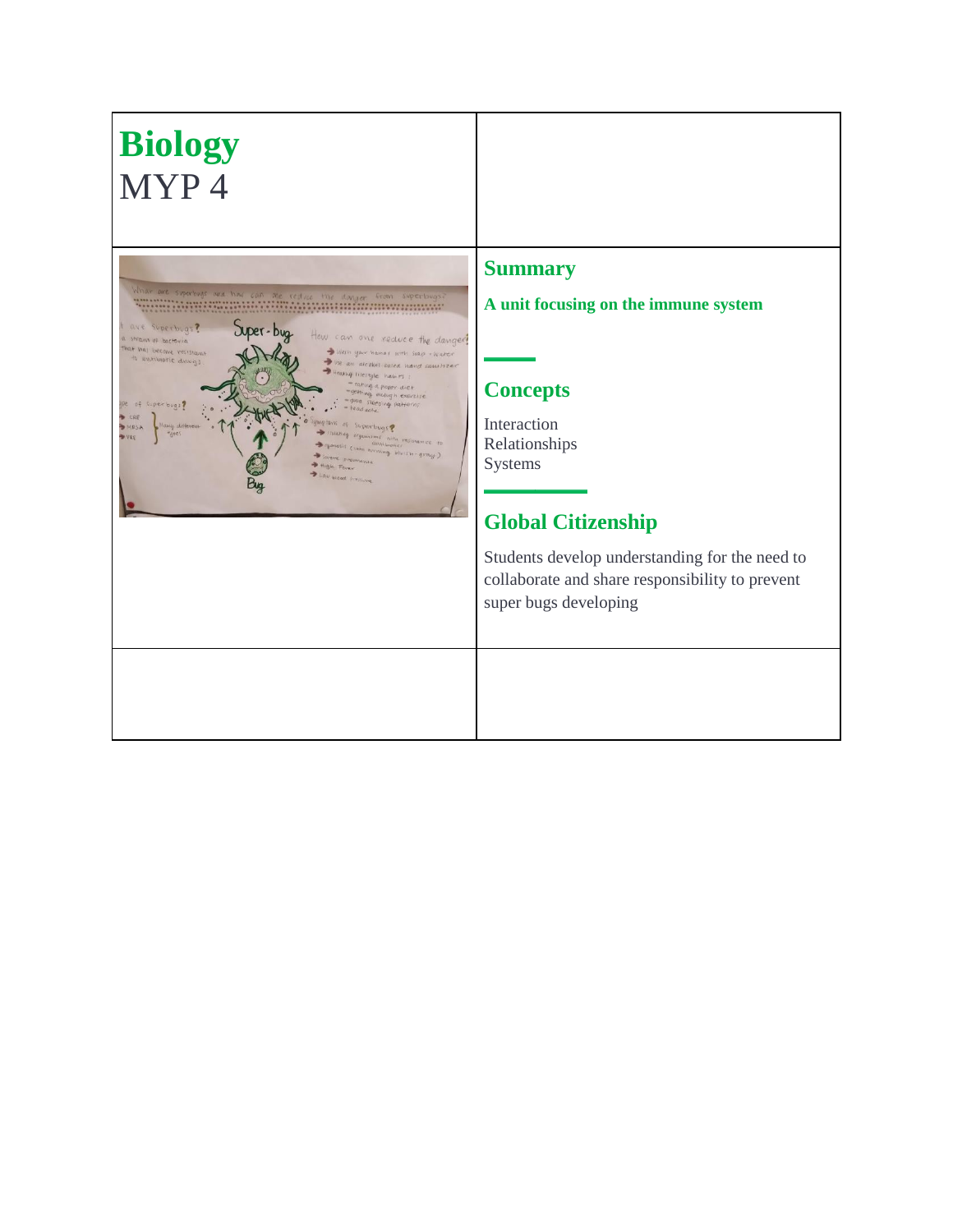# **Tree Planting**  Primary



#### **Summary**

**A student-led activity week to raise awareness of current themes and developments**

## **Concepts**

Community Innovation Nature

## **Global Citizenship**

As part of their curriculum work, students explore the importance of trees in our lives. Studies are carried out in the neighbourhood and the city to look at the diverse species and the role they play in the city. Alongside an Amsterdam organisation, trees are donated to the local neighbourhood with children planting and delivering them to the houses.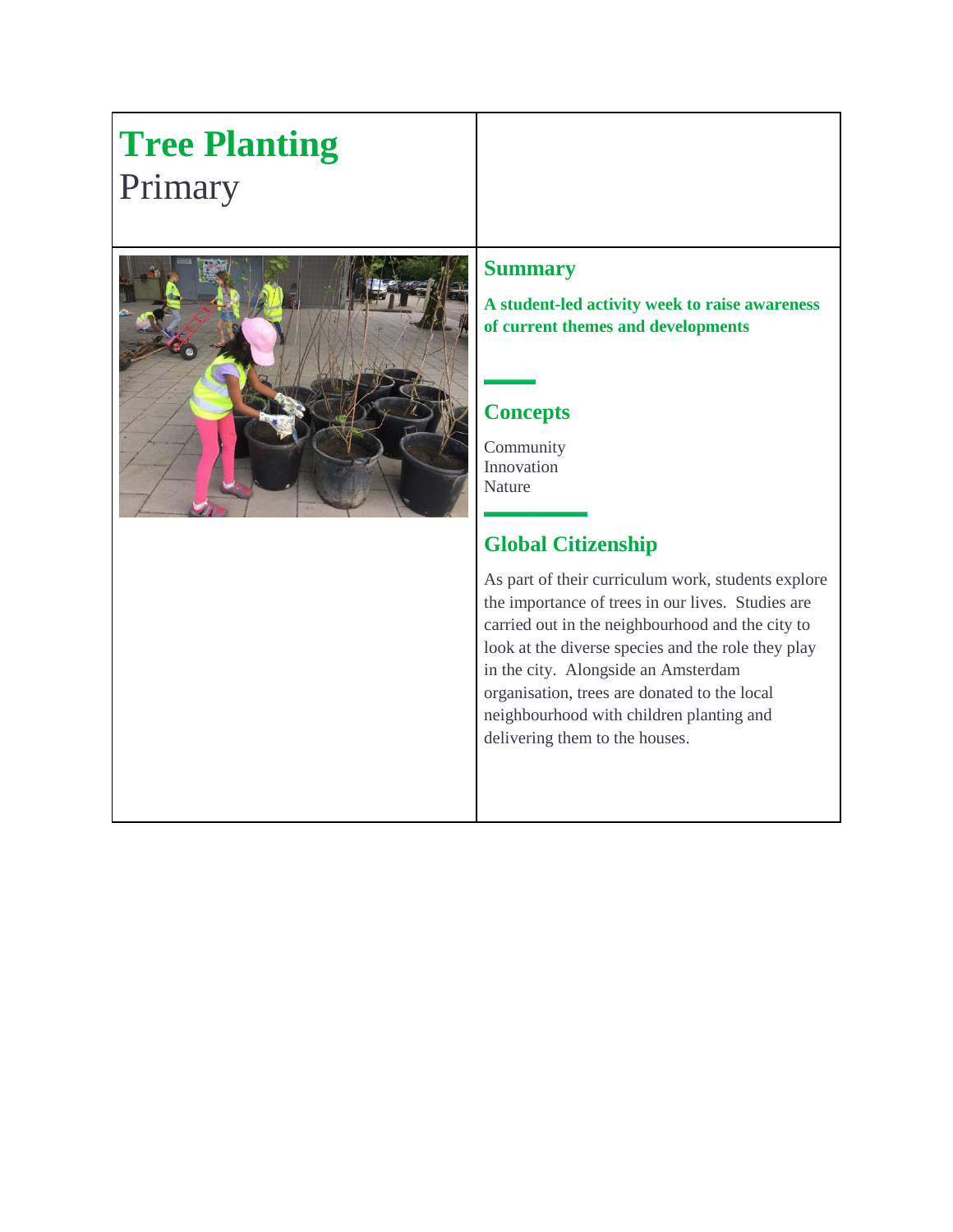# **Winter Lights**  Primary



#### **Summary**

**An annual event celebrating a diverse range of cultural traditions with a focus on community, sharing, and light**

## **Concepts**

Community Responsibility Connection

## **Global Citizenship**

Students learn about customs and traditional stories from around the world, exploring the connections between storylines. The focus is on community, sharing, and light. Children use dance, music, drama, and song to create their own interpretation of the story and its underlying philosophy.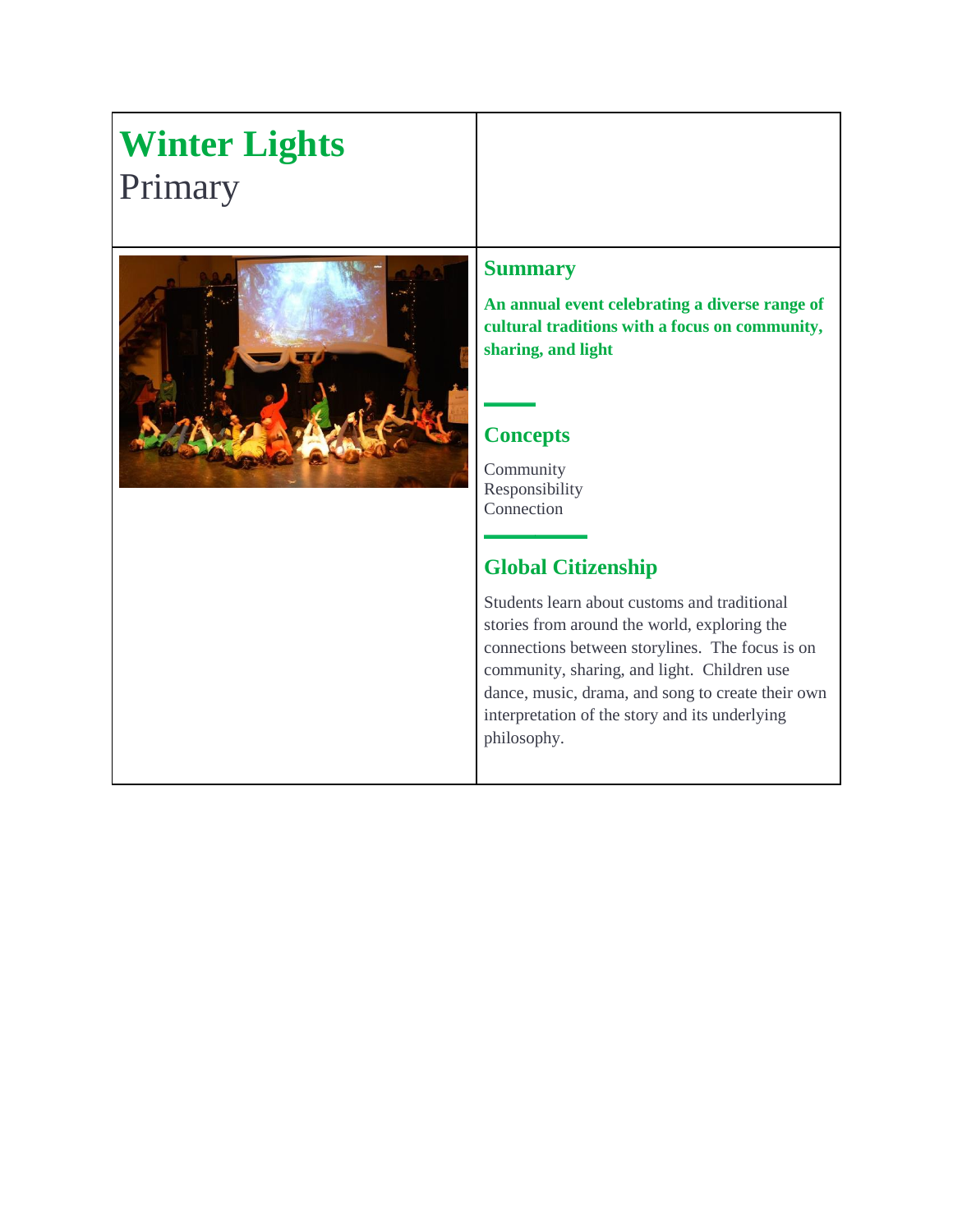## **Nature School**  Primary - Early Years



## **Summary**

**Seasonal lessons with all Early Years classes to learn about and appreciate the beauty and complexity of nature**

## **Concepts**

Nature Connection Change

## **Global Citizenship**

Following the cycle of the seasons, students in all Early Years classes (Groups 1-3) take part in quarterly nature lessons to study changes in the world around them, the cycles of life, art, beauty, and the role that nature plays in our lives.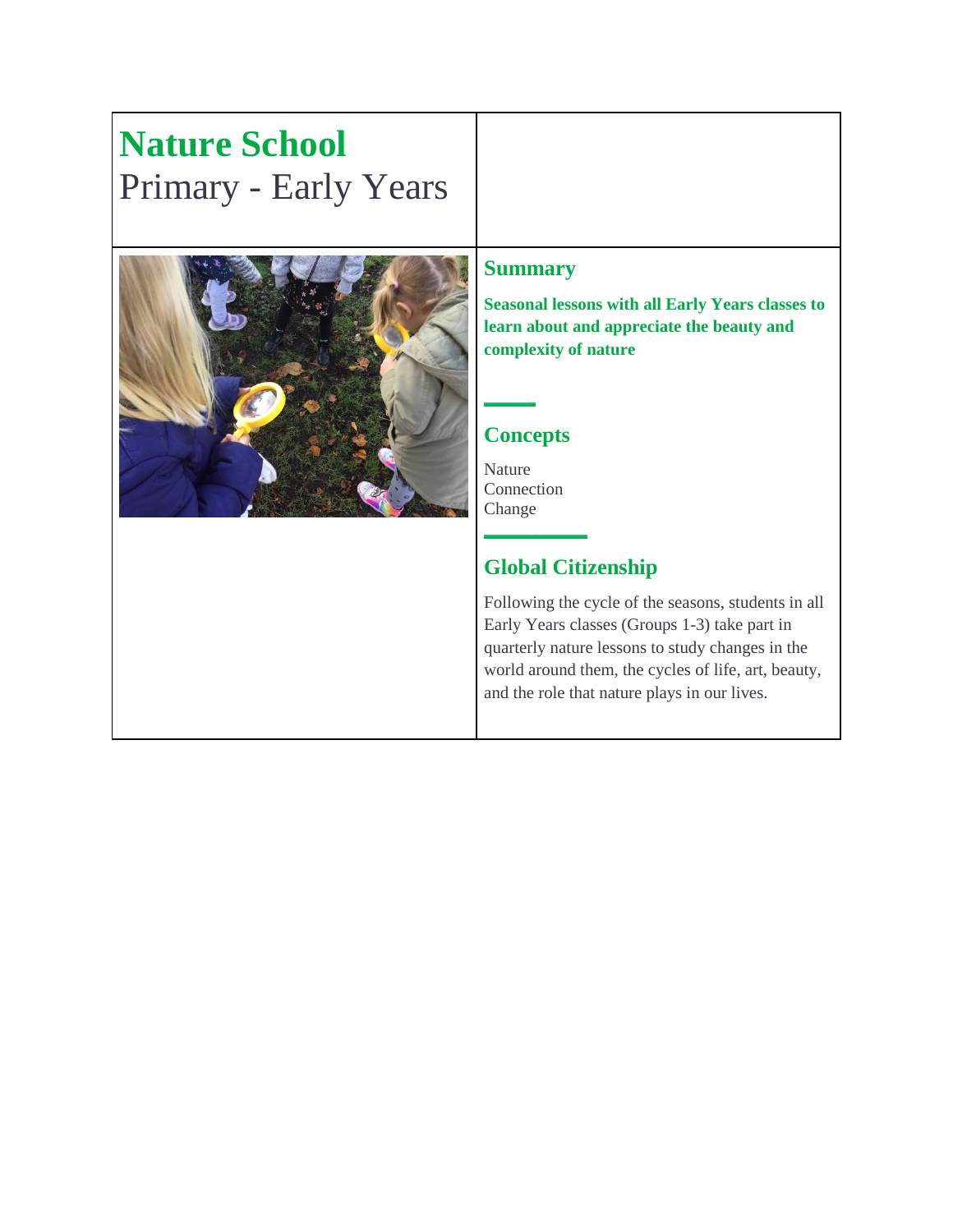# **Harvest Food Bank**  Primary



## **Summary**

**Autumn appeal for food bank donations with focus on helping those less fortunate than ourselves**

## **Concepts**

Responsibility Empathy

## **Global Citizenship**

All students in the Primary School encouraged to bring in dry and canned food donations to support the annual food bank collection. Assemblies are held in which children learn more about the need for the collection and the organisation that distributes the food.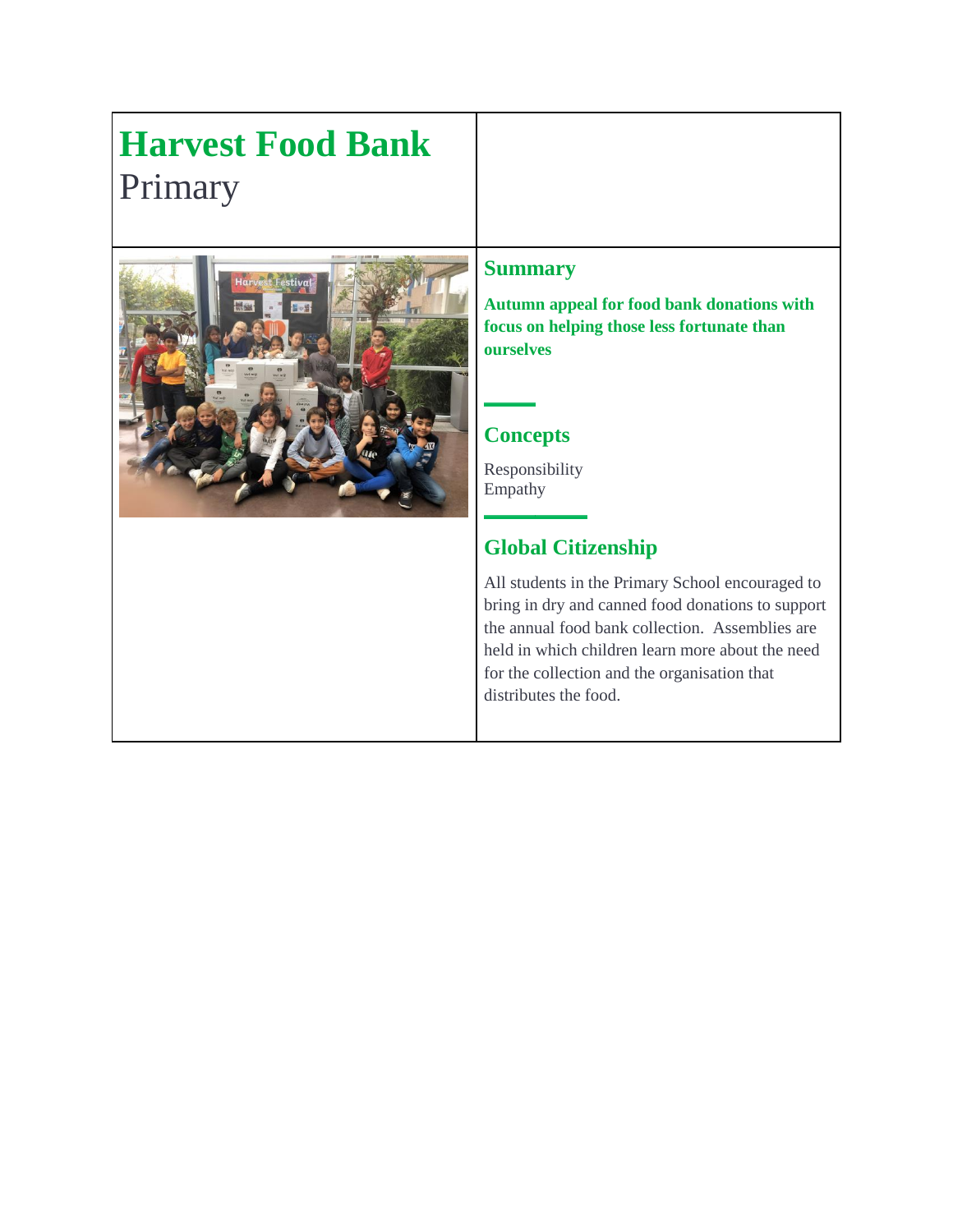## **Cultural Celebrations**  Whole School **Summary Parent volunteers run whole-school events commemorating cultural celebrations from around the globe Concepts** Community Identity **Global Citizenship** Parent volunteers organise and run a number of cultural events throughout the year, celebrating traditions and customs from their home nations. The events are put on for the whole community, with parents, staff, and students sharing the event.